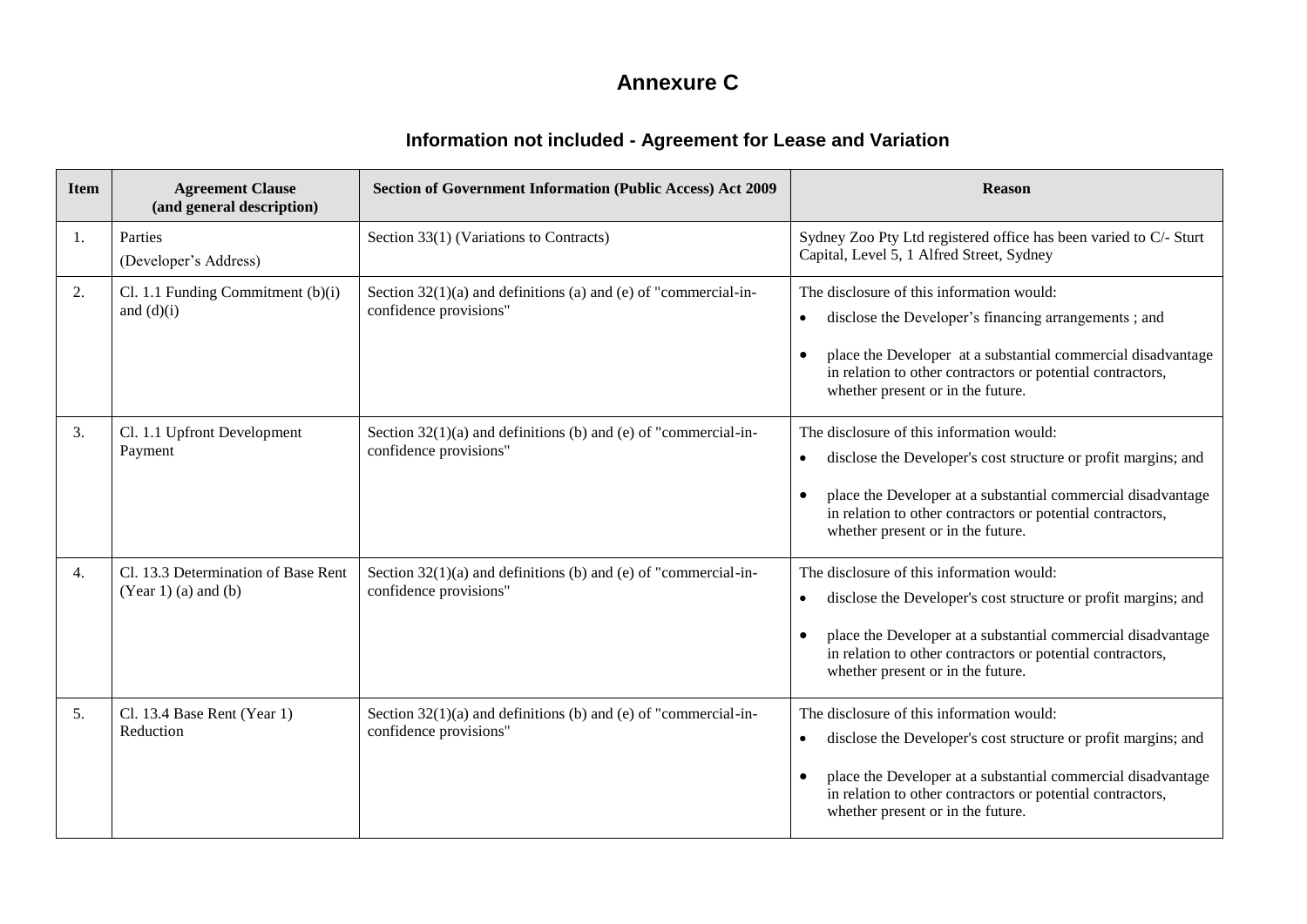| <b>Item</b> | <b>Agreement Clause</b><br>(and general description)      | <b>Section of Government Information (Public Access) Act 2009</b>                           | <b>Reason</b>                                                                                                                                                                                                                                                                  |
|-------------|-----------------------------------------------------------|---------------------------------------------------------------------------------------------|--------------------------------------------------------------------------------------------------------------------------------------------------------------------------------------------------------------------------------------------------------------------------------|
| 6.          | Reference Schedule Item 3(b)<br>Minimum Agreed Works Cost | Section $32(1)(a)$ and definitions (b) and (e) of "commercial-in-<br>confidence provisions" | The disclosure of this information would:<br>disclose the Developer's cost structure or profit margins; and<br>place the Developer at a substantial commercial disadvantage<br>in relation to other contractors or potential contractors,<br>whether present or in the future. |
| 7.          | Schedule 7<br><b>Works Cost</b>                           | Section $32(1)(a)$ and definitions (b) and (e) of "commercial-in-<br>confidence provisions" | The disclosure of this information would:<br>disclose the Developer's cost structure or profit margins; and<br>place the Developer at a substantial commercial disadvantage<br>in relation to other contractors or potential contractors,<br>whether present or in the future. |
| 8.          | Schedule 8<br><b>Certifier Deed</b><br>Parties            | Section 33(1) (Variations to Contracts)                                                     | Sydney Zoo Pty Ltd registered office has been varied to C/- Sturt<br>Capital, Level 5, 1 Alfred Street, Sydney                                                                                                                                                                 |
| 9.          | Schedule 8<br>Certifier Deed<br>Cl 16.1 Notices           | Section 33(1) (Variations to Contracts)                                                     | Sydney Zoo Pty Ltd registered office has been varied to C/- Sturt<br>Capital, Level 5, 1 Alfred Street, Sydney                                                                                                                                                                 |
| 10.         | Schedule 9<br>Lease Cl. 1.1 Turnover Rent                 | Section $32(1)(a)$ and definitions (b) and (e) of "commercial-in-<br>confidence provisions" | The disclosure of this information would:<br>disclose the Developer's cost structure or profit margins; and<br>place the Developer at a substantial commercial disadvantage<br>in relation to other contractors or potential contractors,<br>whether present or in the future. |
| 11.         | Schedule 9<br>Lease Cl. 2.3(a) Option Condition           | Section $32(1)(a)$ and definitions (b) and (e) of "commercial-in-<br>confidence provisions" | The disclosure of this information would:<br>disclose the Developer's cost structure or profit margins; and<br>place the Developer at a substantial commercial disadvantage<br>in relation to other contractors or potential contractors,<br>whether present or in the future. |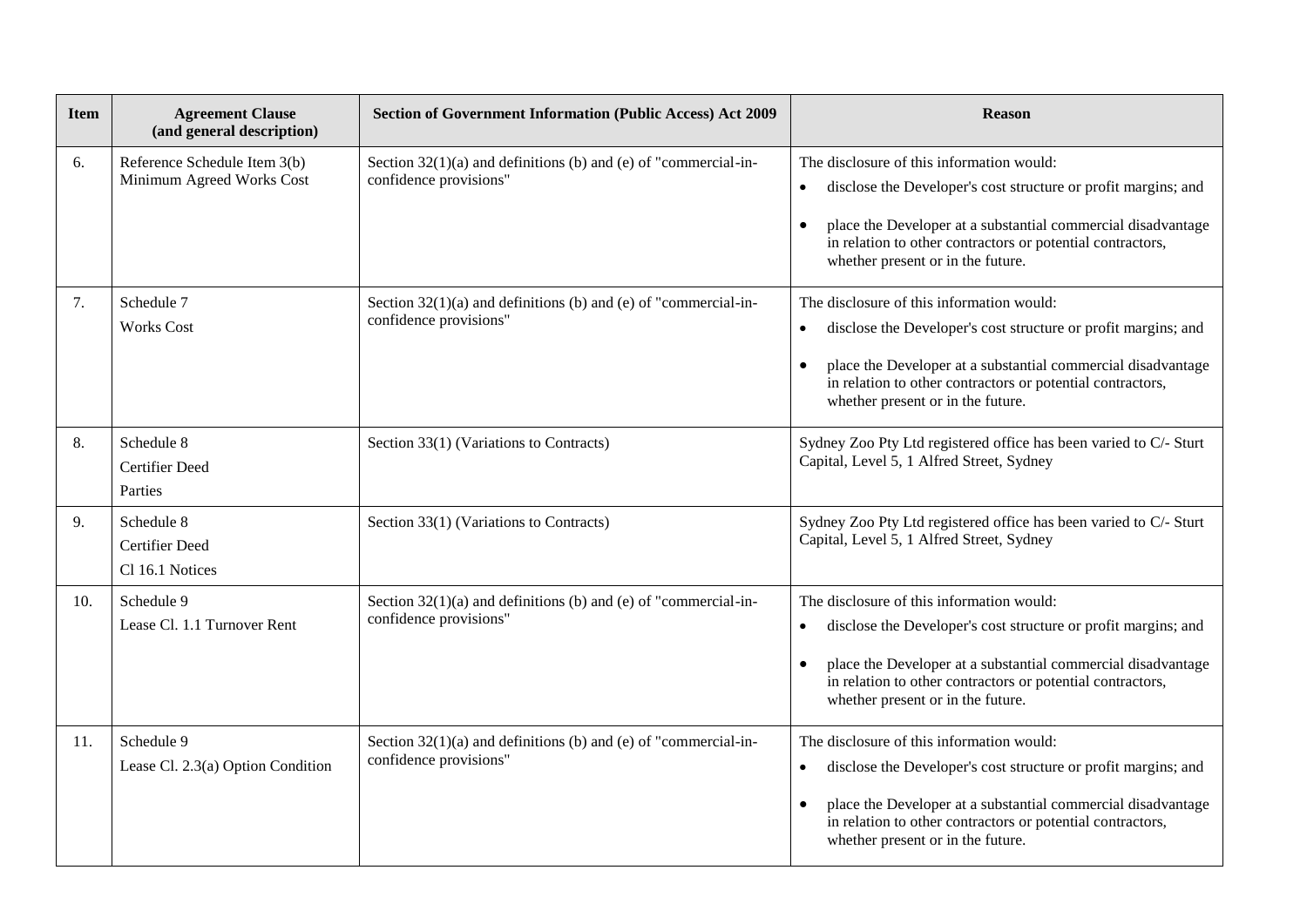| <b>Item</b> | <b>Agreement Clause</b><br>(and general description)              | <b>Section of Government Information (Public Access) Act 2009</b>                           | <b>Reason</b>                                                                                                                                                                                                                                                                                            |
|-------------|-------------------------------------------------------------------|---------------------------------------------------------------------------------------------|----------------------------------------------------------------------------------------------------------------------------------------------------------------------------------------------------------------------------------------------------------------------------------------------------------|
| 12.         | Schedule 9<br>Lease Cl. 4.2 Base Rent Increases                   | Section $32(1)(a)$ and definitions (b) and (e) of "commercial-in-<br>confidence provisions" | The disclosure of this information would:<br>disclose the Developer's cost structure or profit margins; and<br>place the Developer at a substantial commercial disadvantage<br>in relation to other contractors or potential contractors,<br>whether present or in the future.                           |
| 13.         | Schedule 9<br>Lease Cl. 5.3(a) Payment of<br><b>Turnover Rent</b> | Section $32(1)(a)$ and definitions (b) and (e) of "commercial-in-<br>confidence provisions" | The disclosure of this information would:<br>disclose the Developer's cost structure or profit margins; and<br>place the Developer at a substantial commercial disadvantage<br>in relation to other contractors or potential contractors,<br>whether present or in the future.                           |
| 14.         | Schedule 9<br>Lease Cl. 5.6(a) Turnover Threshold                 | Section $32(1)(a)$ and definitions (b) and (e) of "commercial-in-<br>confidence provisions" | The disclosure of this information would:<br>disclose the Developer's cost structure or profit margins; and<br>$\bullet$<br>place the Developer at a substantial commercial disadvantage<br>$\bullet$<br>in relation to other contractors or potential contractors,<br>whether present or in the future. |
| 15.         | Schedule 9<br>Lease Schedule 1 Item 6. Base Rent                  | Section $32(1)(a)$ and definitions (b) and (e) of "commercial-in-<br>confidence provisions" | The disclosure of this information would:<br>disclose the Developer's cost structure or profit margins; and<br>place the Developer at a substantial commercial disadvantage<br>in relation to other contractors or potential contractors,<br>whether present or in the future.                           |
| 16.         | Schedule 9<br>Lease Schedule 1 Item 11.<br>(Developer's Address)  | Section 33(1) (Variations to Contracts)                                                     | Sydney Zoo Pty Ltd registered office has been varied to C/- Sturt<br>Capital, Level 5, 1 Alfred Street, Sydney                                                                                                                                                                                           |
| 17.         | Schedule 10<br>Consent Deed Parties (Developer's<br>Address)      | Section 33(1) (Variations to Contracts)                                                     | Sydney Zoo Pty Ltd registered office has been varied to C/- Sturt<br>Capital, Level 5, 1 Alfred Street, Sydney                                                                                                                                                                                           |